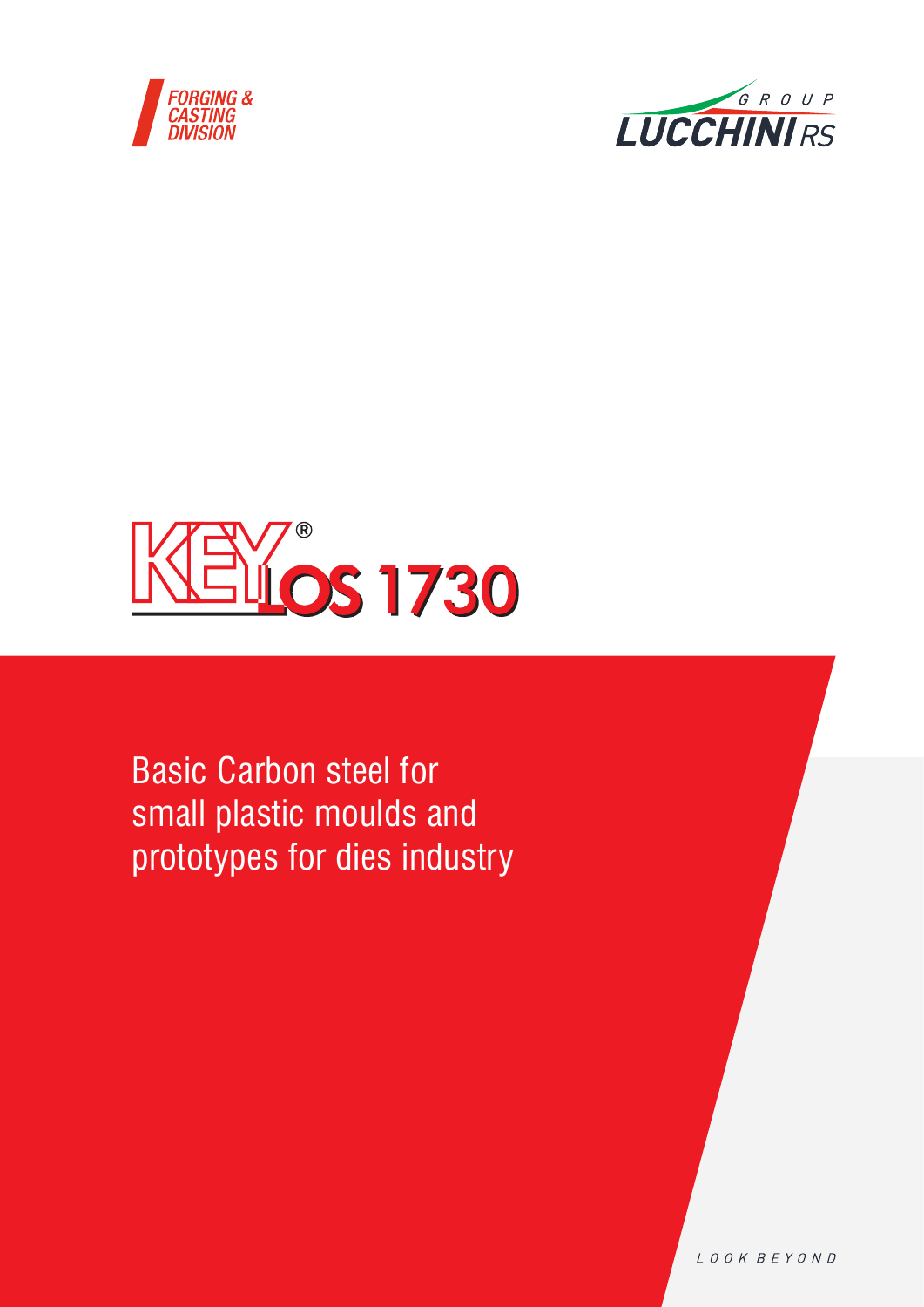





# General characteristics

KeyLos® 1730 is a Carbon steel basically designed for the manufacture of small sized dies, bolsters or press component prototypes for dies industry.

KeyLos® 1730 represents a good balance of:

- mechanical characteristics;
- high machinability and polishability;
- high micro-purity.

KeyLos® 1730 has been designed for prototype tooling cost reduction; in fact, shorter mould making and cycling times can be obtained, thanks to its very good machinability and its high thermal conductivity.

This steel grade is obtained through a special 'super clean' manufacturing process, which allows a high level of microcleanness to be achieved.

KeyLos® 1730 is supplied in the normalised condition with surface hardness up to 200 HB.

High levels of machinability and microstructural homogeneity are obtained thanks to a Calcium treatment process on the liquid steel and a careful heat treatment process.

KeyLos® 1730 is the basic solution for the production of small plastic moulds and prototypes for die industry in Carbon steel with thickness up to 300 mm.

KeyLos® 1730 offers the following advantages:

• excellent machinability;

- excellent suitability for photo-engraving;
- excellent suitability for polishing;
- excellent suitability for nitriding, in order to increase the wear resistance in surface;
- good wear resistance, due to the pearlitic structure, if we consider that the hardness values are around 200 HB;
- optimised manufacturing cycle: from steel block to mould, with no need for intermediate treatments;
- quite good weldability, in case of extreme repairing.

KeyLos® 1730 is 100% ultrasonically inspected, according to the most demanding of NDT standards.

KeyLos® 1730 is also designed with the aim to guarantee the minimum use of virgin materials, moving toward the use of scrap categories difficult to recycle for standard grades, that can became food for the steel making production of KeyLos® 1730.

# Chemical analysis

|                        | Range | $C[\%]$ | Si [%] | $Mn$ [%] |
|------------------------|-------|---------|--------|----------|
| $M*$ 1730              | min   | 0,40    | 0, 15  | 0,60     |
| Alloying [% in weight] | max   | 0,50    | 0,40   | 1,00     |

Table for comparison of international classification

| W. Nr. | 1.1730      |
|--------|-------------|
| DIN    | <b>C45W</b> |
| AISI   | 1.045       |

Lucchini RS's tool steels have been researched and formulated in order to optimize the material performances.

The brand name identifies the Lucchini RS product and the number evokes the Werkstoff classification or other means of reflecting the characteristics of use.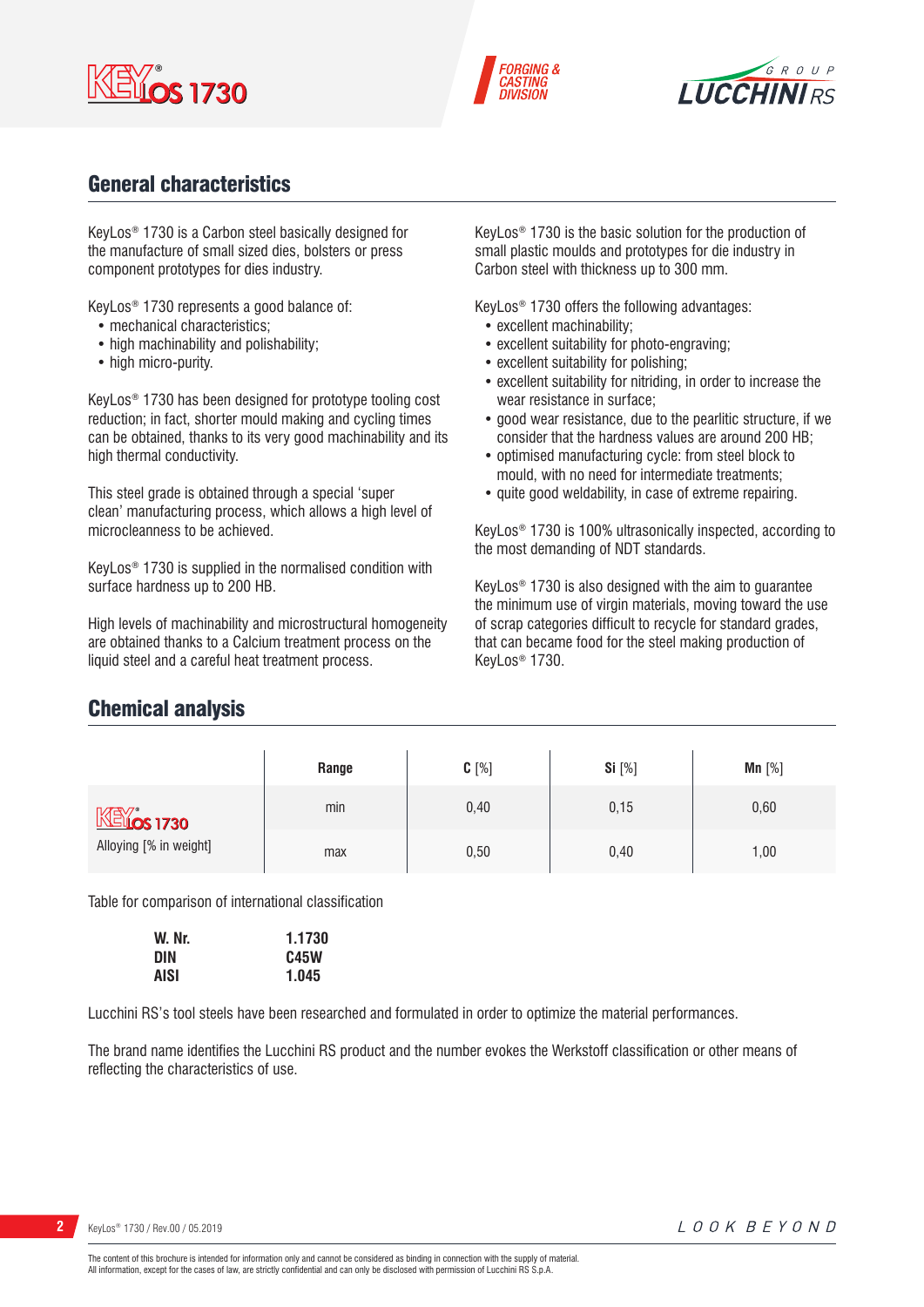





# Main applications

KeyLos® 1730 in the pre-hardened condition is suitable for the following applications.

Plastic moulding:

- small sized moulds for the automotive industry;
- moulds for food industry products;
- moulds for rubber pressing;
- pressure moulds (SMC, BMC);
- bolsters for plastic moulds.

# Physical and mechanical properties

*Main physical properties*

| <b>LOS 1730</b>                                                | $20^{\circ}$ C | $250^\circ C$ | $500^{\circ}$ C |
|----------------------------------------------------------------|----------------|---------------|-----------------|
| Modulus of elasticity [GPa]<br>(1GPa=1000 MPa)                 | 210            | 196           | 177             |
| Coefficient of thermal<br>expansion<br>$110-6$ /K <sub>1</sub> |                | 12.6          | 14.4            |

### *Main mechanical properties*

| <u>UEVIOS 1730</u>                       | $20^{\circ}$ C |
|------------------------------------------|----------------|
| Ultimate Tensile strength<br>(UTS) [MPa] | 650            |
| <b>Yield stress</b><br>(YS) [MPa]        | 560            |

These values are average values obtained from the middle of the section of a 300 mm thick bar, subjected to Lucchini RS heat treatment.

# Heat treatments

KeyLos® 1730 is supplied in the normalised-hardened condition. If it is necessary to obtain different hardness levels or if a heat treatment cycle is necessary, the parameters in the following table are recommended.

The attached data are for information purposes only and must be varied dependent on the heat treatment facility and the thickness of the bar.

*Soft annealing*

| Suggested temperature | 700 °C                                                                             |
|-----------------------|------------------------------------------------------------------------------------|
| Soaking time          | 60 min every 25 mm thickness                                                       |
| Cooling               | Slow in the furnace at max 20 $\degree$ C/h<br>to 600 °C, then at room temperature |

Soft annealing is useful to improve machinability.

**3** KeyLos® 1730 / Rev.00 / 05.2019

### *Stress Relieving*

| Suggested temperature | 400 $\degree$ C                                                           |
|-----------------------|---------------------------------------------------------------------------|
| Soaking time          | 60 min every 25 mm thickness                                              |
| Cooling               | Slow in the furnace at max 20 °C/h<br>to 200 °C, then at room temperature |

If the suggested temperature is lower than the tempering temperature, the stress relieving temperature will be 50° C lower than the tempering temperature previously applied.

Stress relieving is recommended where it is necessary to eliminate residual stresses induced by mechanical working or by a preceding heat treatment.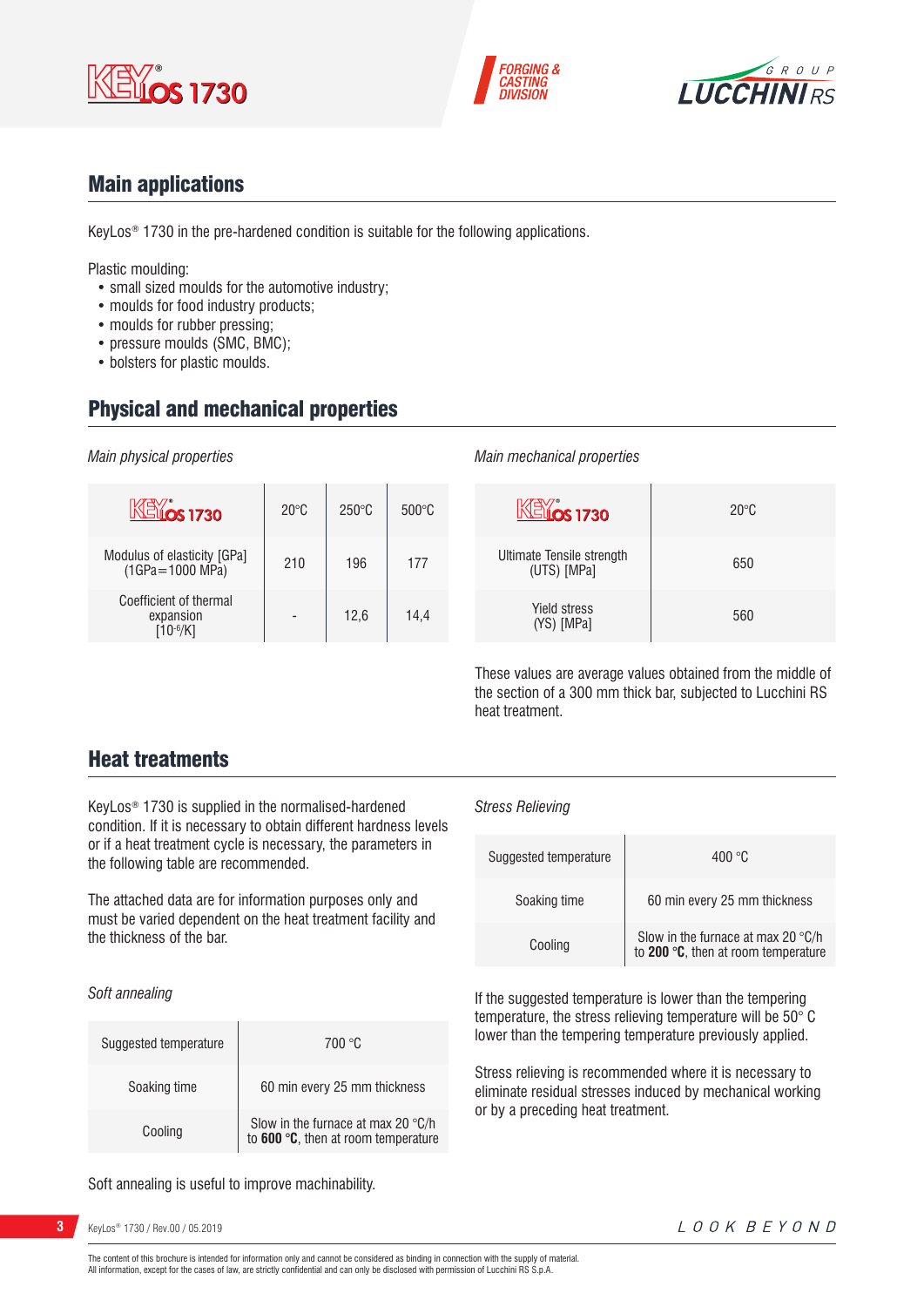

### *Hardening*

| Suggested temperature | 830 °C                       |
|-----------------------|------------------------------|
| Soaking time          | 60 min every 25 mm thickness |
| Cooling               | Polymer or water quench      |

We suggest to carry out hardening on material supplied in the annealed condition and tempering immediately afterwards.

#### *Tempering*





Tempering curve of a sample which has been austenitised at 830 °C.

After tempering we suggest carrying out stress relieving at a temperature lower than 50 °C.

In any case, other properties can be analyzed and studied deeper by Lucchini RS on specific Customer request: please consult Lucchini RS specialists of MET Department.



### *Induction hardening*

ORGING &

ASTING

On this steel it is possible to carry out induction hardening. We recommend cooling at room temperature and tempering after heat treatment.

### *Nitriding*

KeyLos® 1730 is suitable for ionic and gas nitriding. This treatment is very useful for moulds or dies subjected to extremely stressful applications. The increase of the surface hardness, following nitriding, lengthens the component life cycle. Modern nitriding processes allow the original dimensions of the component to be maintained. We recommend heat treating the component in the finish machined condition.

We recommend the following manufacturing cycle, in order to obtain the best results:

- rough machining;
- stress relieving;
- finish machining;
- nitriding.

**4** KeyLos® 1730 / Rev.00 / 05.2019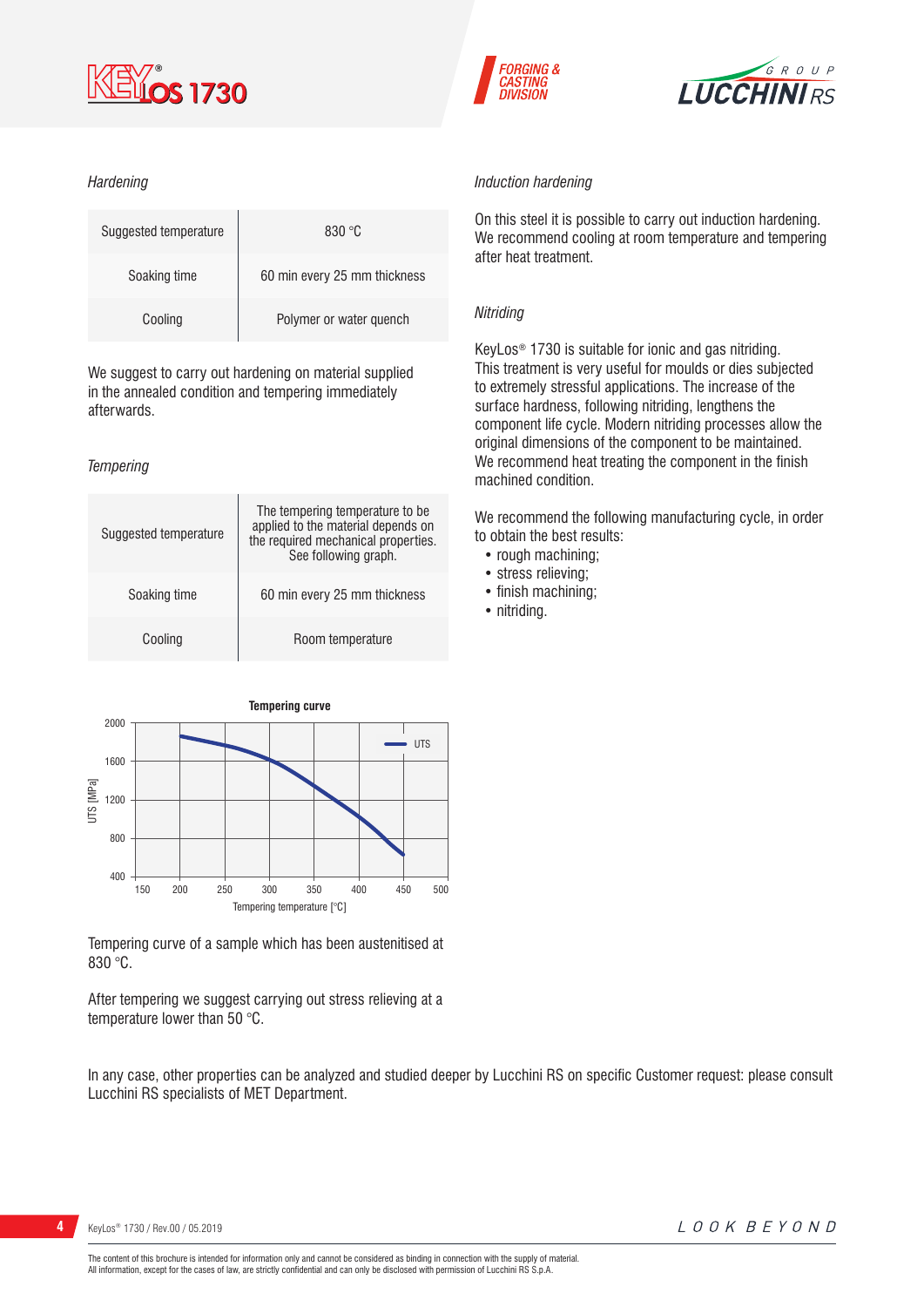





# CCT Curve



# Annealed microstructure of Keylos® 1730



The microstructure of KeyLos® 1730 as delivered by Lucchini RS, detected about 20 mm under surface, consists of a fine lamellar pearlite and ferrite.

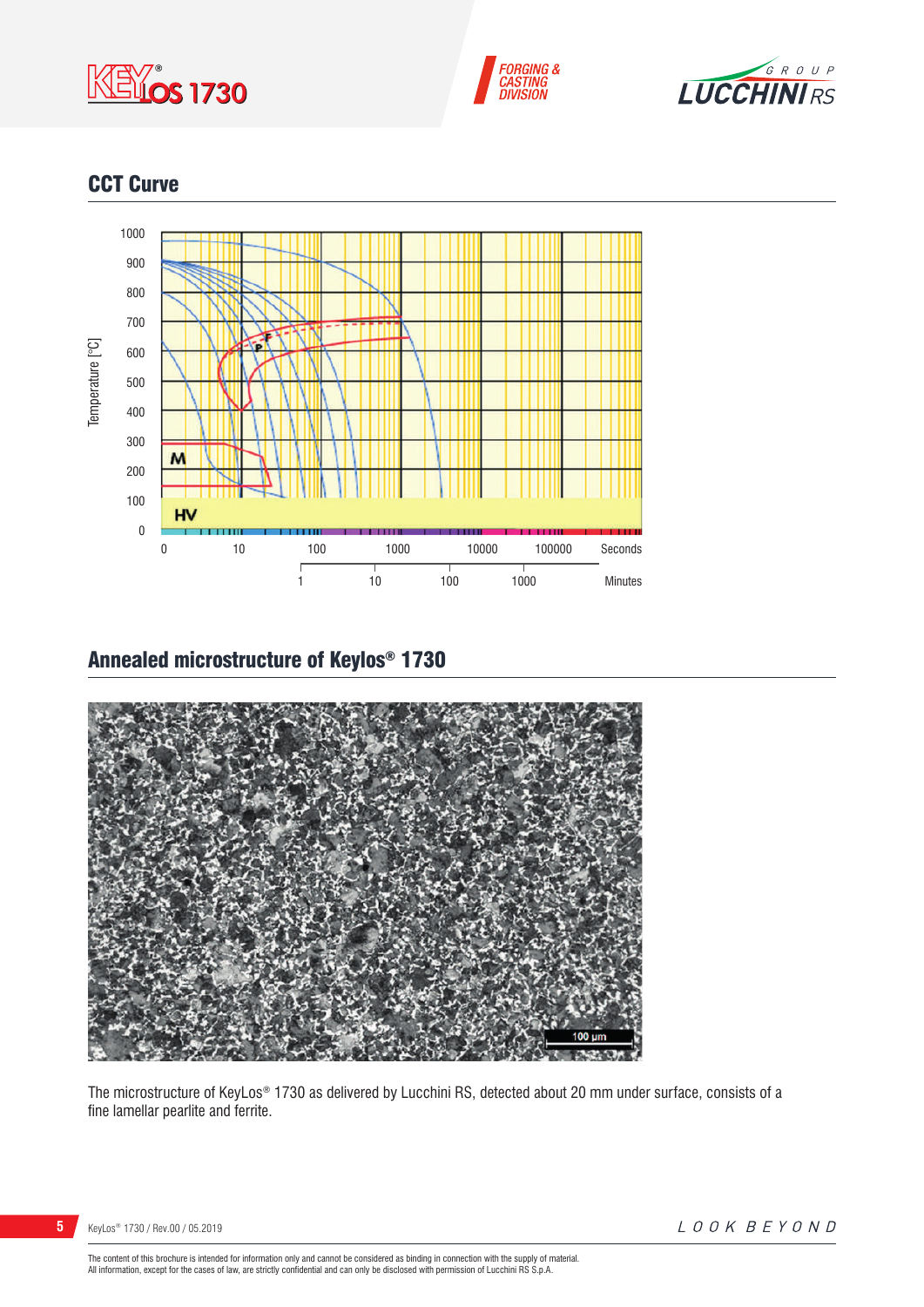





# Quick comparison guide among the different grades

The following table shows a quick comparison among the most important characteristics of the pre-hardened grades normally applied in plastic moulding.

|                                                         | <b>Lucchini RS Mould steel Family for plastics Industry</b> |                |                |                |                    |                         |                    |                    |                |                |                      |                     |                |                |                |              |                |                |                |
|---------------------------------------------------------|-------------------------------------------------------------|----------------|----------------|----------------|--------------------|-------------------------|--------------------|--------------------|----------------|----------------|----------------------|---------------------|----------------|----------------|----------------|--------------|----------------|----------------|----------------|
| Pre-hardened Not Corrosion Resistant Mould Steel Grades |                                                             |                |                |                |                    |                         |                    |                    |                |                |                      |                     |                |                |                |              |                |                |                |
| <b>Special features</b><br>and delivered                |                                                             | <b>KEYLOS</b>  |                |                |                    |                         |                    |                    |                |                |                      | <b>ESKYLOS</b>      |                | <b>BEYLOS</b>  |                |              |                |                |                |
| conditions                                              | 1730                                                        | 1730<br>M      | 7225           | <b>ON</b>      | 2312               | 2311                    | <b>UP</b>          | 2738<br><b>MSH</b> | 2738           | <b>PLUS</b>    | 2738<br>MHH          | 2002                | 6959           | 2002           | 6959           | 2340         | 2365<br>M      | 2711           | 2714           |
| HB in surface<br>in Annealed<br>condition               |                                                             |                |                | $\overline{1}$ | $\sqrt{2}$         | $\bigg)$                | $\prime$           | $\sqrt{2}$         | $\sqrt{2}$     | $\sqrt{ }$     |                      |                     | $\,<$<br>220   |                | $\,<$<br>220   | $\,<$<br>220 | $\,<$<br>220   | $\,<$<br>250   | $\,<$<br>250   |
| HB in surface<br>Pre-hardened                           | $\leq$<br>200                                               | $\leq$<br>210  | 220<br>270     | 280<br>330     | 280<br>330         | 280<br>330              | 280<br>330         | 280<br>330         | 290<br>340     | 300<br>350     | 320<br>360           | 360<br>400          | 370<br>410     | 360<br>400     | 370<br>410     | 400<br>450   | 400<br>450     | 370<br>410     | 370<br>410     |
| Maximum<br>thickness [mm]                               | 300                                                         | 300            | 500            | 500            | 600                | 600                     | 800                | 800                | 1.000          | 800            | 1.200                | 1.200               | 500            | 500            | 500            | 500          | 500            | 500            | 700            |
| Hardness and<br><b>Wear Resistance</b>                  | 1                                                           | 1              | 1              | $\overline{2}$ | $\overline{2}$     | $\overline{2}$          | $\overline{2}$     | 3                  | $\overline{2}$ | 3              | 3                    | 3                   | 3              | 3              | 3              | 4            | 4              | 3              | 3              |
| Degree of<br><b>Through Hardening</b><br>in the section | 1                                                           | 1              | 1              | 1              | $\boldsymbol{2}$   | $\overline{\mathbf{c}}$ | 3                  | 3                  | 3              | 3              | 4                    | 4                   | 4              | 4              | 4              | 3            | 3              | 3              | 3              |
| Toughness                                               | 1                                                           | 1              | $\overline{2}$ | $\overline{2}$ | 1                  | 3                       | 3                  | 3                  | $\overline{2}$ | 3              | 3                    | 3                   | 4              | 3              | 4              | 3            | $\overline{2}$ | 4              | 4              |
| Machinability<br>after Annealing                        |                                                             | $\sqrt{2}$     | $\prime$       | $\sqrt{2}$     | $\sqrt{2}$         | /                       | $\prime$           | /                  | /              | $\sqrt{2}$     | $\sqrt{\phantom{a}}$ |                     | 3              | $\prime$       | 3              | 3            | 3              | 3              | 3              |
| Machinability<br>after Hardening                        | 3                                                           | 3              | $\overline{2}$ | $\mathbf{1}$   | 4                  | $\overline{2}$          | $\overline{2}$     | $\overline{2}$     | $\overline{2}$ | $\overline{2}$ | $\overline{2}$       | $\overline{2}$      | 1              | $\overline{2}$ | 1              | 1            | 1              | 1              | 1              |
| <b>Etch-Grainability</b>                                | 1                                                           | 1              | 1              | $\overline{2}$ | $\mathbf{0}$       | 3                       | 3                  | 3                  | 3              | 3              | 3                    | 3                   | $\overline{2}$ | 4              | 4              | 4            | 4              | $\overline{2}$ | 2              |
| Polishability                                           | $\overline{2}$                                              | $\overline{2}$ | $\overline{2}$ | $\overline{2}$ | $\bf{0}$           | 3                       | 3                  | 3                  | 3              | 3              | 3                    | 3                   | $\overline{2}$ | 4              | 4              | 4            | 4              | 3              | 3              |
| Repair<br>by Welding                                    | 1                                                           | 1              | 1              | $\bf{0}$       | $\bf{0}$           | 1                       | 1                  | $\overline{2}$     | $\mathbf{1}$   | $\overline{2}$ | $\overline{2}$       | $\overline{2}$      | 1              | $\overline{2}$ | 1              | 1            | 1              | 1              | 1              |
| <b>Thermal</b><br>Conductivity                          | 3                                                           | 3              | $\overline{2}$ | $\overline{2}$ | $\overline{2}$     | $\overline{2}$          | $\overline{2}$     | 3                  | $\overline{2}$ | 3              | 3                    | 3                   | $\overline{2}$ | 3              | $\overline{2}$ | 1            | 1              | $\overline{2}$ | $\overline{2}$ |
| Corrosion<br>Resistance                                 | 0                                                           | 0              | 0              | 0              | $\bf{0}$           | $\bf{0}$                | 0                  | 0                  | $\bf{0}$       | 0              | $\bf{0}$             | 0                   | $\bf{0}$       | 0              | $\bf{0}$       | $\bf{0}$     | $\bf{0}$       | $\bf{0}$       | 0              |
|                                                         |                                                             |                |                |                | <b>4 Excellent</b> |                         | <b>3 Very Good</b> |                    | 2 Good         | 1 Normal       |                      | <b>0 Unsuitable</b> |                |                |                |              |                |                |                |

The information and the data presented here are typical or average values and are not a guarantee of maximum or minimum values.

Applications specifically suggested for materials described herein and in the quick comparison guide among the different grades are made solely for the purpose of illustration to enable the reader to make his own evaluation and are not intended as warranties, either express or implied, of fitness for these or other purposes.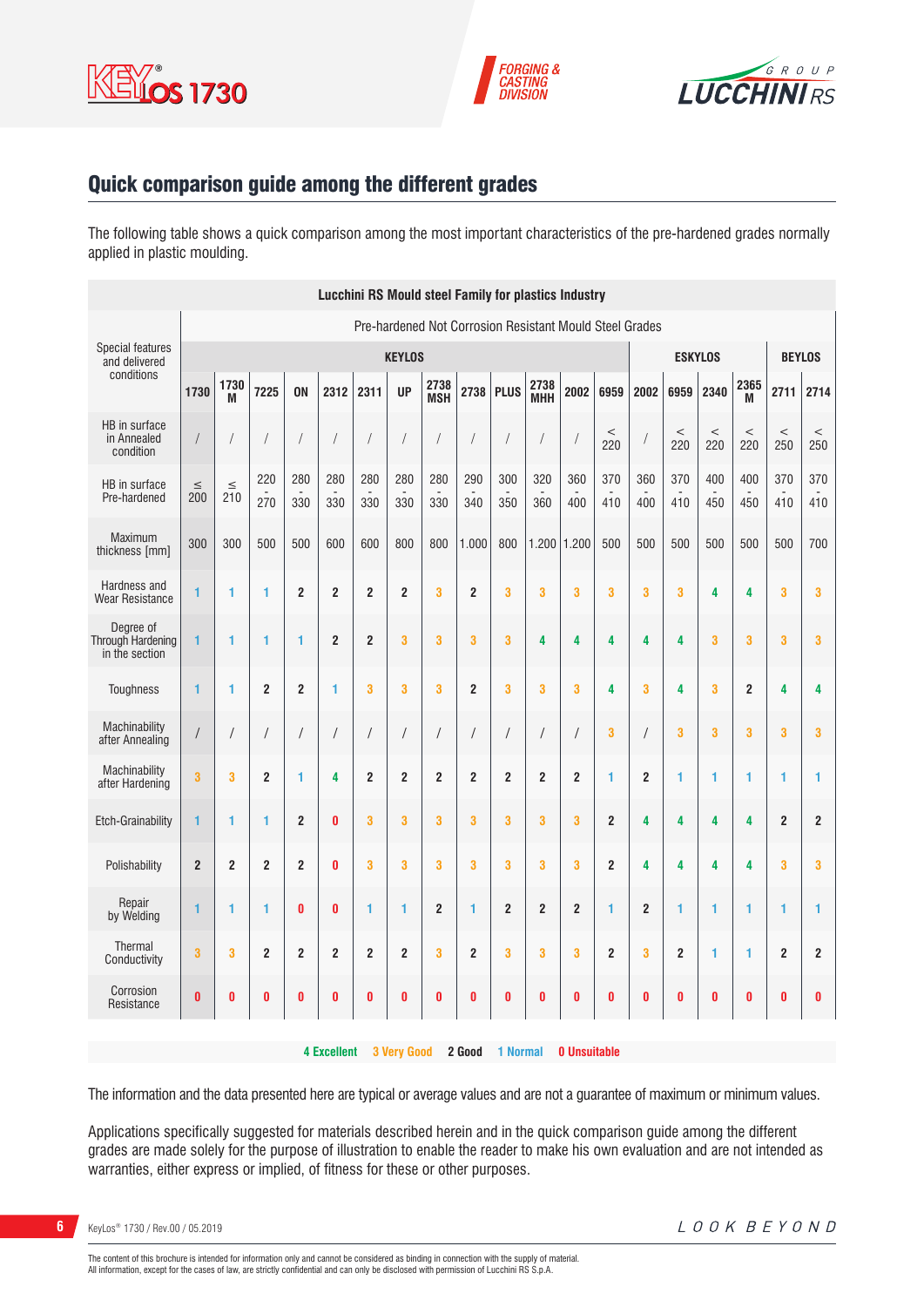





# Guidance for machining

The following parameters are indicative only and must be adapted to the particular application and to the machinery employed. *Turning*

|                         | Rough machining | Finish machining |                                         |                |  |  |  |
|-------------------------|-----------------|------------------|-----------------------------------------|----------------|--|--|--|
| Type of insert          | P20-P40 coated  | <b>HSS</b>       | P <sub>10</sub> -P <sub>20</sub> coated | Cermet         |  |  |  |
| V cutting speed [m/min] | $150 \div 190$  | (*`              | $190 \div 230$                          | $260 \div 320$ |  |  |  |
| a, cutting depth [mm]   |                 | (*`              |                                         | < 0.5          |  |  |  |

### *Milling*

|                             | Rough machining    |                                         |            |  |  |  |  |  |
|-----------------------------|--------------------|-----------------------------------------|------------|--|--|--|--|--|
| Type of insert              | P25-P35 not coated | P <sub>25</sub> -P <sub>35</sub> coated | <b>HSS</b> |  |  |  |  |  |
| $V_c$ cutting speed [m/min] | $120 \div 140$     | $160 \div 180$                          | $(\star)$  |  |  |  |  |  |
| $fz$ feed [mm]              | $0,15 \div 0,3$    | $0,15 \div 0,3$                         | $(\star)$  |  |  |  |  |  |
| $ar$ cutting depth [mm]     | $2 \div 4$         | $2 \div 4$                              | $(\star)$  |  |  |  |  |  |

|                         | Pre-finishing                                      |                                         |            |  |  |  |  |  |
|-------------------------|----------------------------------------------------|-----------------------------------------|------------|--|--|--|--|--|
| Type of insert          | P <sub>10</sub> -P <sub>20</sub> not coated        | P <sub>10</sub> -P <sub>20</sub> coated | <b>HSS</b> |  |  |  |  |  |
| V cutting speed [m/min] | $140 \div 160$                                     | $180 \div 200$                          | (*)        |  |  |  |  |  |
| $f$ , feed [mm]         | $0,2 \div 0,3$                                     | $0,2 \div 0,3$                          | $(\star)$  |  |  |  |  |  |
| a, cutting depth [mm]   | </td <td>&lt; 2</td> <td><math>(\star)</math></td> | < 2                                     | $(\star)$  |  |  |  |  |  |

|                                      | Finishing                                   |                                         |                 |  |  |
|--------------------------------------|---------------------------------------------|-----------------------------------------|-----------------|--|--|
| Type of insert                       | P <sub>10</sub> -P <sub>20</sub> not coated | P <sub>10</sub> -P <sub>20</sub> coated | Cermet P15      |  |  |
| V <sub>c</sub> cutting speed [m/min] | $200 \div 240$                              | $250 \div 270$                          | $300 \div 340$  |  |  |
| $f$ , feed [mm]                      | $0,05 \div 0,2$                             | $0,05 \div 0,2$                         | $0,05 \div 0,2$ |  |  |
| a, cutting depth [mm]                | $0.5 \div 1$                                | $0.5 \div 1$                            | $0,3 \div 0,5$  |  |  |

*(\*) not advisable*

**7** KeyLos® 1730 / Rev.00 / 05.2019

 $\overline{1}$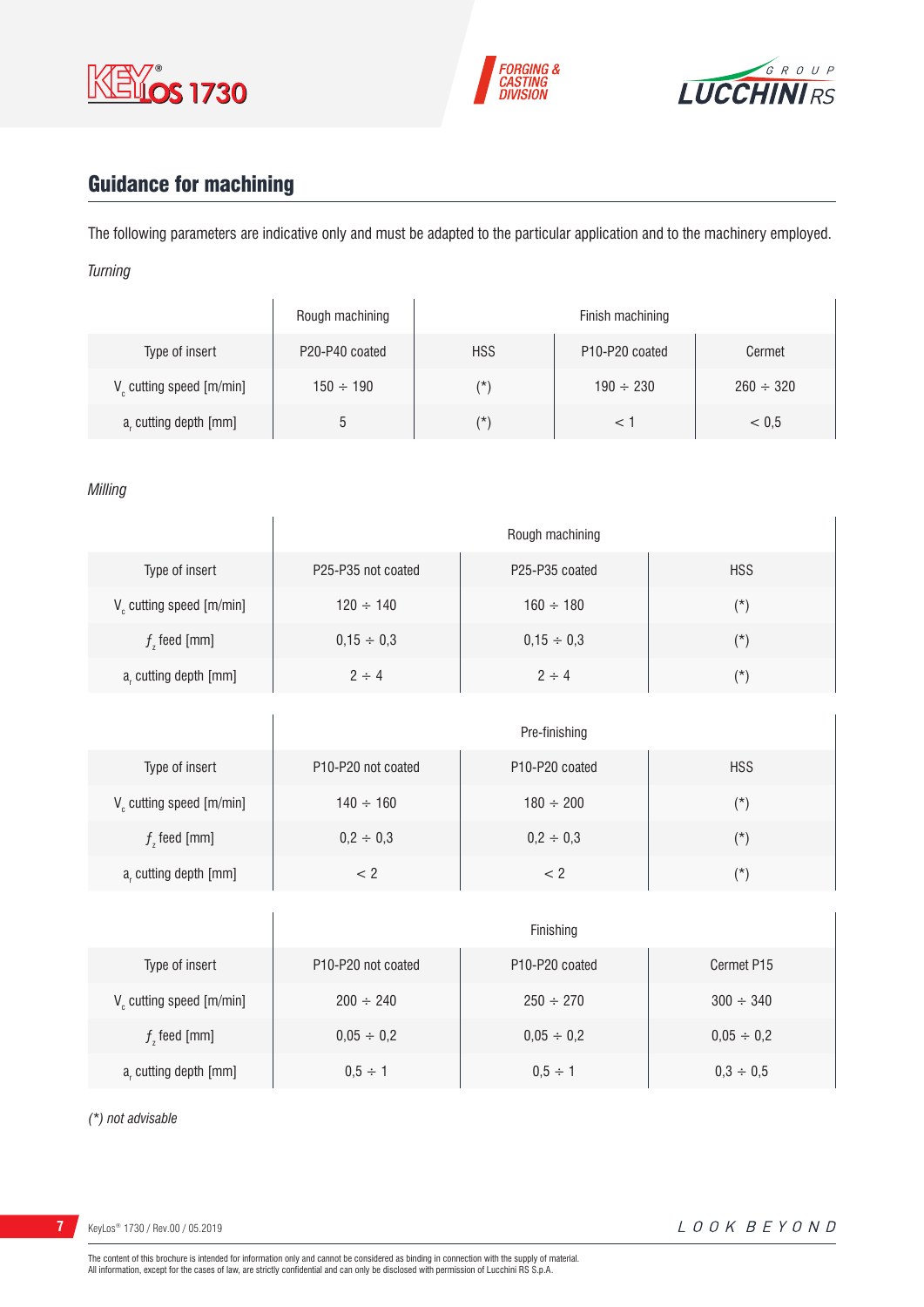





### *Drilling*

| Type of insert                       | tip with interchangeable inserts | <b>HSS</b> | brazed tip       |
|--------------------------------------|----------------------------------|------------|------------------|
| V <sub>c</sub> cutting speed [m/min] | $130 \div 160$                   | $(\star)$  | $90 \div 120$    |
| $fz$ feed per turn [mm/turn]         | $0.05 \div 0.15$                 | $(\star)$  | $0.15 \div 0.25$ |

### *(\*) not advisable*

### *General formulae*

| Type of machining             | Drilling                                                                                                 | Milling                                                                             |
|-------------------------------|----------------------------------------------------------------------------------------------------------|-------------------------------------------------------------------------------------|
| n: number of turns of mandrel | $V_r * 1000 / \pi * D_r$                                                                                 | $V_r * 1000 / \pi * D_r$                                                            |
| $V_f$ : feed speed [m/min]    | $V_{f} = f_{7}$ * n                                                                                      | $V_{f} = f_{i} * n * z_{n}$                                                         |
| $fz$ feed per turn [mm/turn]  | ۰                                                                                                        | $f_{n} = V_{f} / n$                                                                 |
| <b>Note</b>                   | $D_c$ : Milling cutter or tip diameter [mm]<br>V <sub>c</sub> : cutting speed [m/min]<br>$f$ ; feed [mm] | $f_{n}$ : feed per turn [mm/turn]<br>z <sub>n</sub> : No. of milling cutter inserts |

### Approximate equivalent values between hardness and ultimate tensile strength.

| HB         | 530   | 520   | 512   | 495   | 480   | 471   | 458   | 445   | 430   | 415   | 405   | 390   | 375   |
|------------|-------|-------|-------|-------|-------|-------|-------|-------|-------|-------|-------|-------|-------|
| <b>HRc</b> | 54    | 53    | 52    | 51,1  | 50,2  | 49,1  | 48,2  | 47    | 45,9  | 44,5  | 43,6  | 41,8  | 40,5  |
| <b>MPa</b> | 1.900 | 1.850 | 1.800 | 1.750 | 1.700 | 1.650 | 1.600 | 1.550 | 1.500 | 1.450 | 1.400 | 1.350 | 1.300 |
|            |       |       |       |       |       |       |       |       |       |       |       |       |       |
| HB         | 360   | 350   | 330   | 320   | 305   | 294   | 284   | 265   | 252   | 238   | 225   | 209   | 195   |
| <b>HRc</b> | 38,8  | 37,6  | 35,5  | 34,2  | 32,4  | 31    | 29    | 27    | --    | --    | --    | --    | --    |
| <b>MPa</b> | 1.250 | 1.200 | 1.150 | 1.100 | 1.050 | 1.000 | 950   | 900   | 850   | 800   | 750   | 700   | 650   |